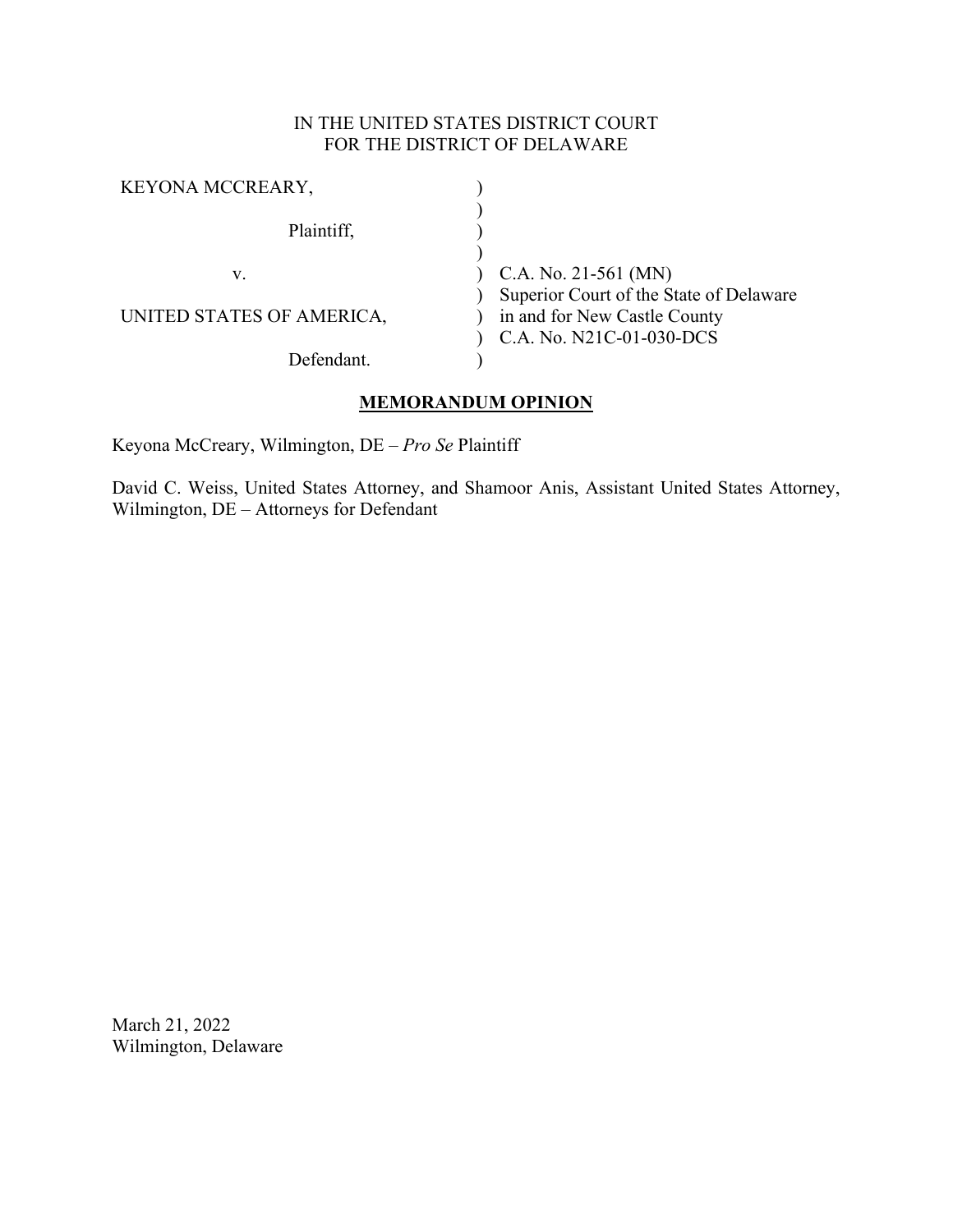**NOREIKA, U.S. DISTRICT JUDGE:**

Plaintiff Keyon McCreary ("Plaintiff" or "McCreary"), who proceeds *pro se*, filed this action in the Superior Court of the State of Delaware in and for New Castle County on January 8, 2021. (D.I. 1-1 at 2). The matter was removed to this Court on April 21, 2021. (D.I. 1). Defendant United States of America ("Defendant") moves for dismissal pursuant to Fed. R. Civ. P. 12(b)(6). (D.I. 5). The matter is fully briefed.

#### **I. BACKGROUND**

Plaintiff's claim arises under the Federal Tort Claims Act ("FTCA"), 28 U.S.C. §§ 1346(b), 2671-2680. The Amended Complaint alleges that Henrietta Johnson Medical Center ("Medical Center") and Dr. Mia Holmes ("Dr. Holmes") were negligent in providing Plaintiff medical and dental care in January 2019. (D.I. 1-1 at 2-10). Upon removal, the United States was substituted for the Medical Center and Dr. Holmes. (D.I. 4, 7).

As alleged, Plaintiff presented to the Medical Center on January 9, 2019, and saw Dr. Holmes who performed a tooth extraction. (D.I. 1-1 at 2-3). Plaintiff alleges that Dr. Holmes breached the applicable standard of care during Plaintiff's tooth extraction on January 9, 2019, which resulted in injuries. (*Id.* at 3). On October 8, 2019, Plaintiff submitted an administrative tort claim pursuant to the FTCA to the United States Department of Health and Human Services ("HHS") alleging "negligent tooth extraction leading to facial pain infection & numerous other procedures." (D.I. 6). The claim was denied on February 25, 2020. (D.I. 5-1 at 2-3).

On December 15, 2020, approximately ten months after the denial of her claim, Plaintiff submitted a second claim in an attempt to amend the original claim, construed by HHS as a motion for reconsideration. (D.I. 6-1 at 2-4). Plaintiff wrote to HHS counsel on March 1, 2021, regarding the request for reconsideration and asked for copies of any documents pertaining to her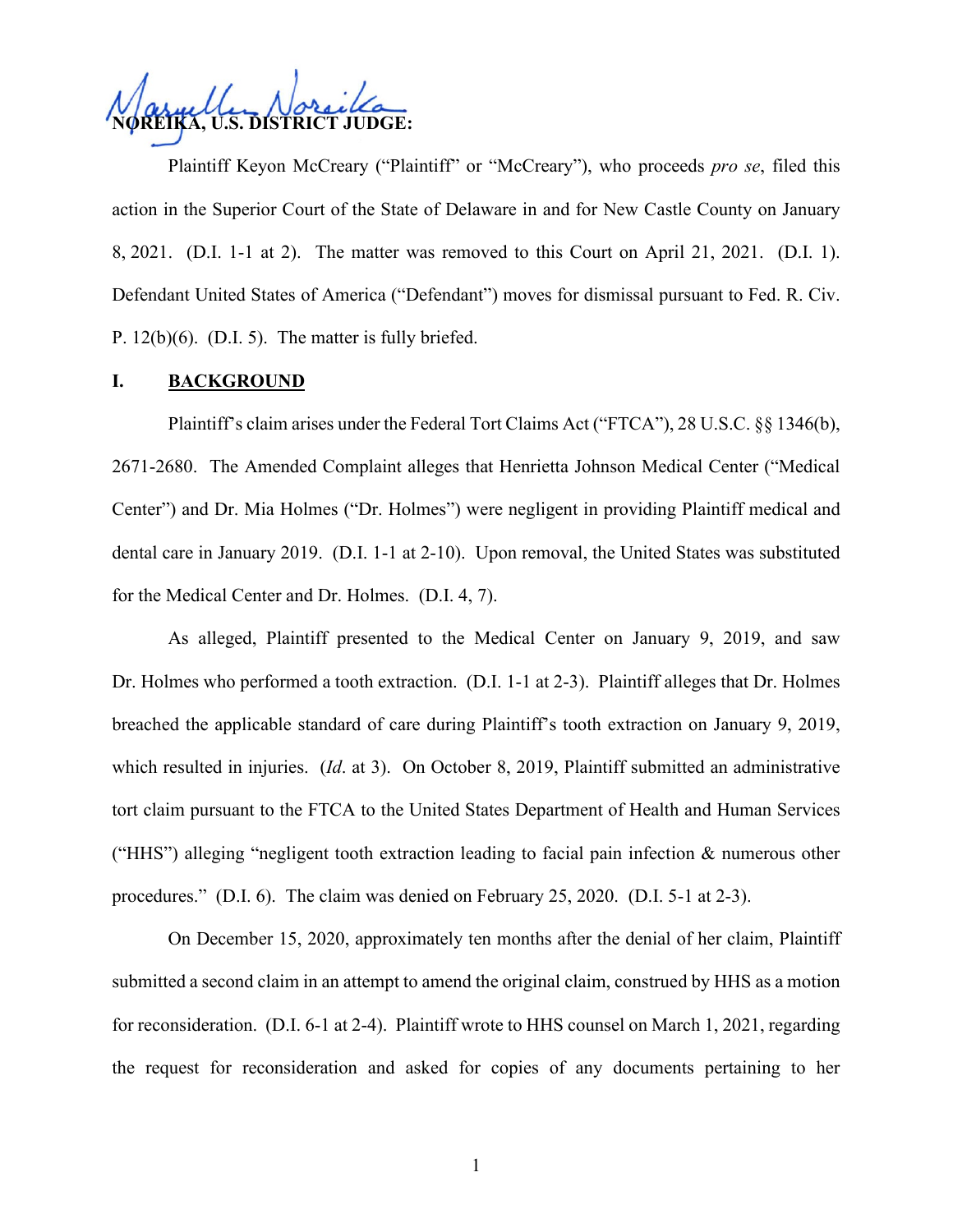administrative tort claim. (D.I. 9 at 87). On February 23, 2021, Plaintiff was advised that the agency received the written request for reconsideration in the format of a duplicate claim submission on December 9, 2020, more than six months after February 25, 2020; that Plaintiff did not file a timely written request for reconsideration, and the agency would not consider the request under 28 C.F.R. § 14.9(b); and that the administrative claim remained denied and the agency's file was closed. (*Id*. at 88). In the meantime, on January 8, 2021, Plaintiff filed suit in the Superior Court of the State of Delaware alleging negligence by Defendant. (*See* D.I. 1).

Defendant moves for dismissal on the grounds that the Complaint was not timely filed and is time-barred.

#### **II. LEGAL STANDARDS**

Because Plaintiff proceeds *pro se*, her pleading is liberally construed and her Complaint, "however inartfully pleaded, must be held to less stringent standards than formal pleadings drafted by lawyers." *Erickson v. Pardus*, 551 U.S. 89, 94 (2007). When presented with a motion to dismiss for failure to state a claim pursuant to Rule 12(b)(6), district courts conduct a two-part analysis. *Fowler v. UPMC Shadyside*, 578 F.3d 203, 210 (3d Cir. 2009). First, the Court separates the factual and legal elements of a claim, accepting "all of the complaint's well-pleaded facts as true, but [disregarding] any legal conclusions." *Id*. at 210-11. Second, the Court determines "whether the facts alleged in the complaint are sufficient to show . . . a 'plausible claim for relief.'" *Id*. at 211 (quoting *Ashcroft v. Iqbal*, 556 U.S. 662, 679 (2009)).

"To survive a motion to dismiss, a civil plaintiff must allege facts that 'raise a right to relief above the speculative level on the assumption that the allegations in the complaint are true (even if doubtful in fact).'" *Victaulic Co. v. Tieman*, 499 F.3d 227, 234 (3d Cir. 2007) (quoting *Bell Atl. Corp. v. Twombly*, 550 U.S. 544, 555 (2007)). Dismissal under Rule 12(b)(6) is appropriate if a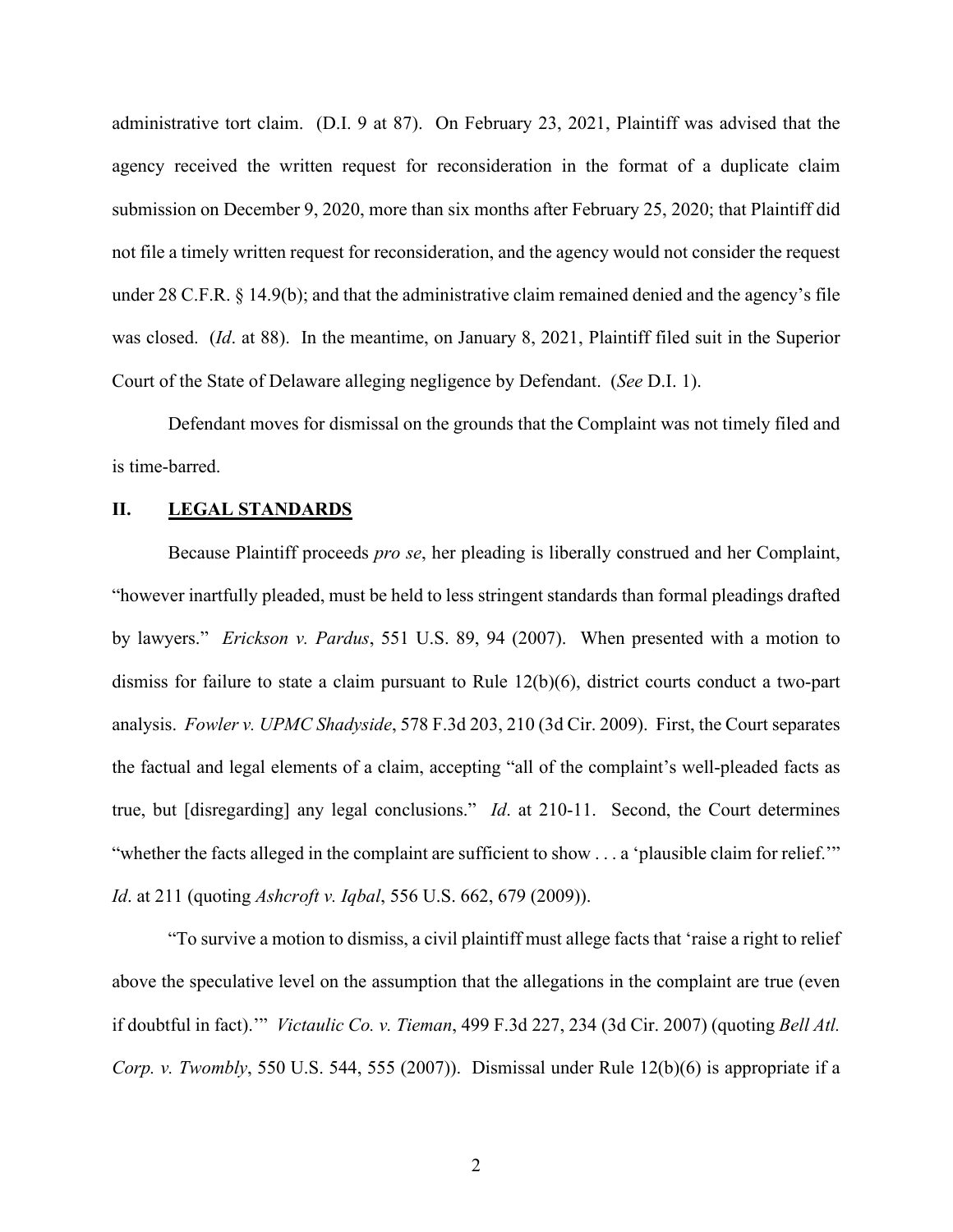complaint does not contain "sufficient factual matter, accepted as true, to 'state a claim to relief that is plausible on its face.'" *Iqbal*, 556 U.S. at 678 (quoting *Twombly*, 550 U.S. at 570); *see also Fowler*, 578 F.3d at 210. A claim is facially plausible "when the plaintiff pleads factual content that allows the court to draw the reasonable inference that the defendant is liable for the misconduct alleged." *Iqbal*, 556 U.S. at 678. The Court is not obligated to accept as true "bald assertions" or "unsupported conclusions and unwarranted inferences." *Morse v. Lower Merion Sch. Dist.*, 132 F.3d 902, 906 (3d Cir. 1997); *Schuylkill Energy Res., Inc. v. Pennsylvania Power & Light Co.*, 113 F.3d 405, 417 (3d Cir. 1997). Instead, "[t]he complaint must state enough facts to raise a reasonable expectation that discovery will reveal evidence of [each] necessary element" of a plaintiff's claim. *Wilkerson v. New Media Tech. Charter Sch. Inc*., 522 F.3d 315, 321 (3d Cir. 2008) (internal quotation marks omitted). In addition, a court may consider the pleadings, public record, orders, exhibits attached to the complaint, and documents incorporated into the complaint by reference. *Tellabs, Inc. v. Makor Issues & Rights, Ltd*., 551 U.S. 308, 322 (2007).

#### **III. DISCUSSION**

Defendant moves for dismissal on the grounds that Plaintiff failed to file her Complaint within six months after the notice of final denial administrative claim and, therefore, her claim is time-barred. (D.I. 5).

Under the FTCA, "a tort claim against the United States shall be forever barred unless . . . action is begun within six months after the date of mailing, by certified or registered mail, of notice of final denial of the claim by the agency to which it was presented." 28 U.S.C. § 2401(b). "Prior to the commencement of suit and prior to the expiration of the 6-month period provided in 28 U.S.C. 2401(b), a claimant . . . may file a written request with the agency for reconsideration of a final denial of a claim under paragraph (a) of this section." 28 C.F.R. § 14.9(b). When a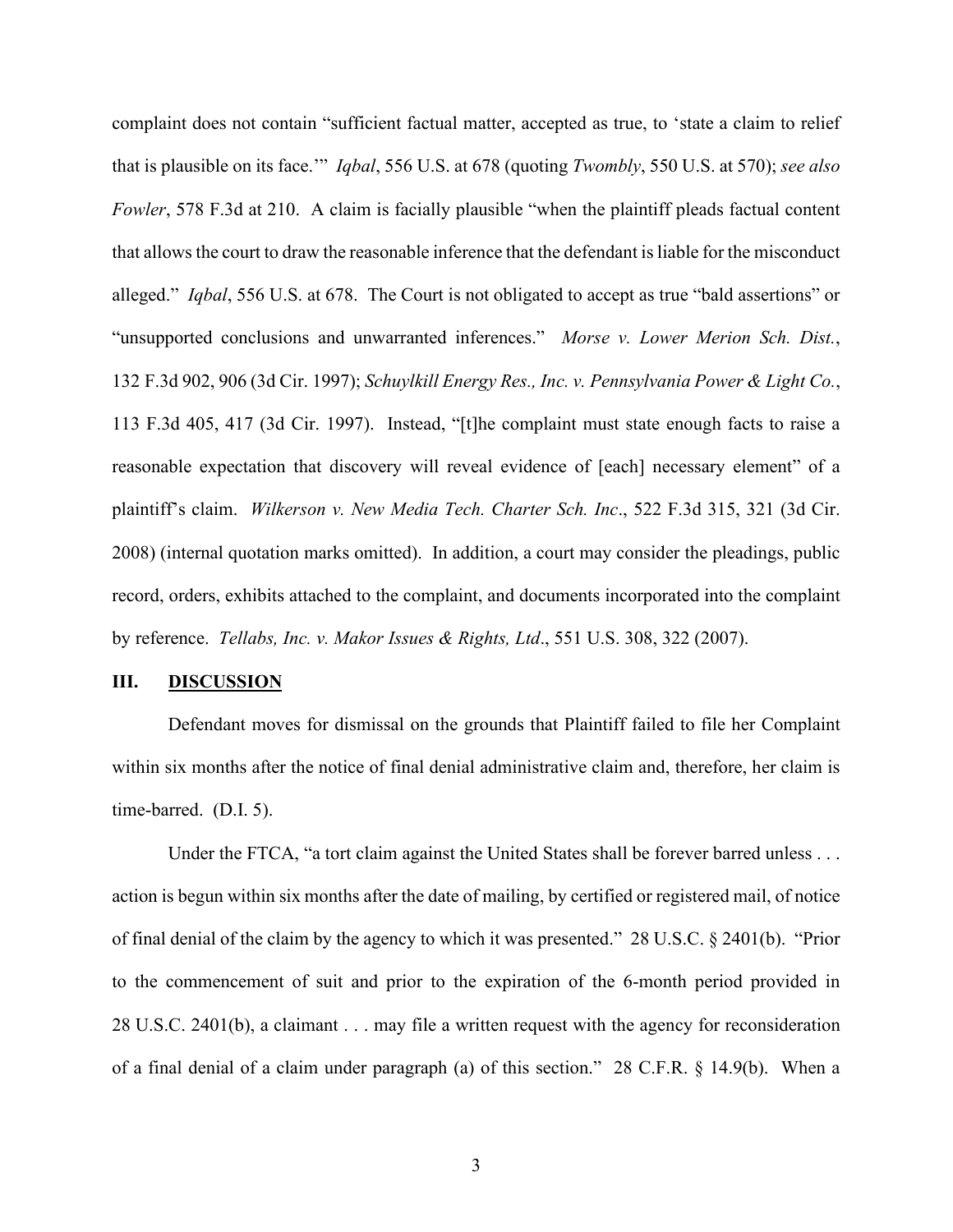motion for reconsideration is timely filed, the time to file a civil action "does not accrue until 6 months after the filing of a request for reconsideration." *Id*. The six-month limitation period for filing an FTCA suit is not jurisdictional and is subject to equitable tolling. *United States v. Wong*, 575 U.S. 412, 419 (2015).

Defendants are correct that Plaintiff did not timely file the instant lawsuit. Plaintiff did not submit her motion for reconsideration within six months of the February 25, 2020 denial. It was submitted on December 15, 2020, some four months late. Because the motion for reconsideration was not timely, Plaintiff was required to file suit on or before August 25, 2020. Plaintiff did not commence this action until January 8, 2021.

Plaintiff states that she was required to retain new counsel after her case remained untouched for eight months by her first attorney. (D.I. 8 at 1; D.I. 9 at 11). By letter dated September 25, 2019, HHS advised the second attorney that no administrative tort had been filed on Plaintiff's behalf, the second attorney filed a claim with HHS on October 1, 2019 and, on September 2, 2020, he sought an affidavit of merit from Dr. Sander White ("White"). (D.I. 9 at 15-16, 20). By letter dated February 25, 2020 received by counsel on February 27, 2020, HHS notified Plaintiff through her attorney that the FTCA claim was denied and of the right to file suit or request reconsideration within six months from the date of mailing of the denial letter. (D.I. 5- 1 at 2-6). On December 11, 2020, Dr. White informed Plaintiff's attorney of his conclusion that there was no negligence. (D.I. 9 at 89). Plaintiff states that "suddenly on December 11, 2020 [her attorney] informed her that the affidavit of merit was denied and he can no longer take the case." (D.I. 8 at 2). Plaintiff was advised,

> As we discussed back in December, we retained Dr. White to issue an affidavit that your case had merit as is required to file a malpractice claim. Unfortunately he found no malpractice was committed in your case. . . For this reason we advised you back in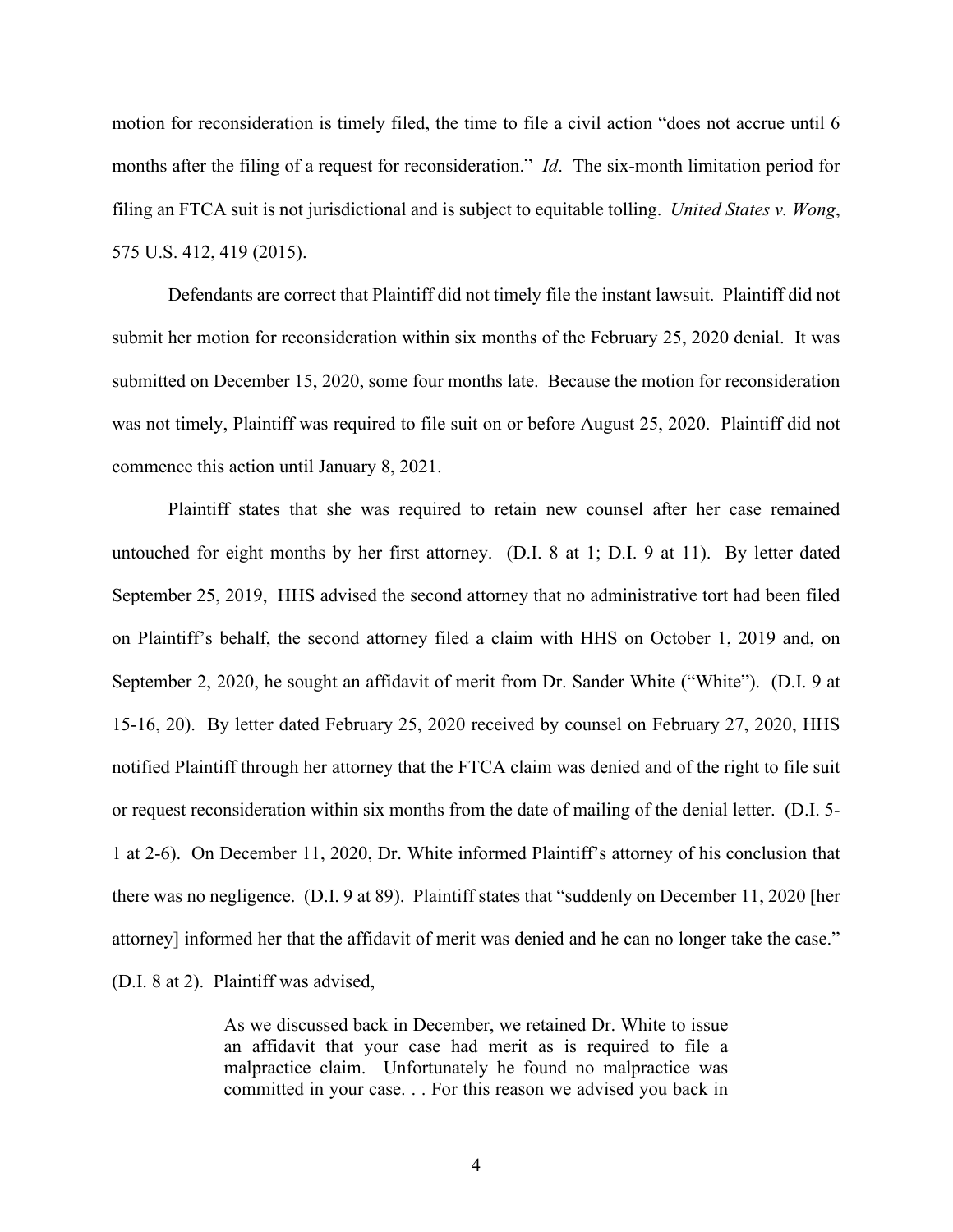December that we could not [sic] longer pursue your malpractice case.

(D.I. 9 at 19).

Plaintiff argues that due to the attorney's "unprofessionalism and mishandling time sensitive material Plaintiff was forced to research the appropriate parties, gather all documentation for [a] tort claim, file a second tort claim within five days, type an [sic] notice of intent to file lawsuit . . . , file a malpractice suit in superior court, was denied, pressured to find an affidavit of merit, and refiled the complaint successfully back in [the] Superior Court on March 18, 2019." (*Id*. at 3). Plaintiff argues that because the request for reconsideration was filed under urgent circumstances she should be allowed to take advantage of the extension for filing an FTCA suit as provided by 28 C.F.R. § 14.9(b). Plaintiff argues that she was forced to finish her FTCA claim as a *pro se* plaintiff due to legal malpractice. Defendant argues that it appears Plaintiff's attorney made a "simple miscalculation" that lead to missing the filing deadline.

Given the circumstances, the Court must determine whether equitable tolling applies. An otherwise untimely claim may nevertheless be permitted via equitable tolling in situations "(1) where the defendant has actively misled the plaintiff respecting the plaintiff's cause of action; (2) where the plaintiff in some extraordinary way has been prevented from asserting [his or] her rights; or (3) where the plaintiff has timely asserted [his or] her rights mistakenly in the wrong forum." *D.J.S.-W. ex rel. Stewart v. United States*, 962 F.3d 745, 750 (3d Cir. 2020) (quoting *Oshiver v. Levin, Fishbein, Sedran & Berman*, 38 F.3d 1380, 1387 (3d Cir. 1994), *abrogated on other grounds by Rotkiske v. Klemm*, 890 F.3d 422, 428 (3d Cir. 2018) (en banc)). A litigant "will not receive the benefit of" tolling in any of these situations "unless she exercised due diligence in pursuing and preserving her claim." *D.J.S.-W. ex rel*, 962F.3d 750 (quoting *Santos ex rel. Beato v. United States*, 559 F.3d 189, 197 (3d Cir. 2009). In addition, tolling will never extend to "a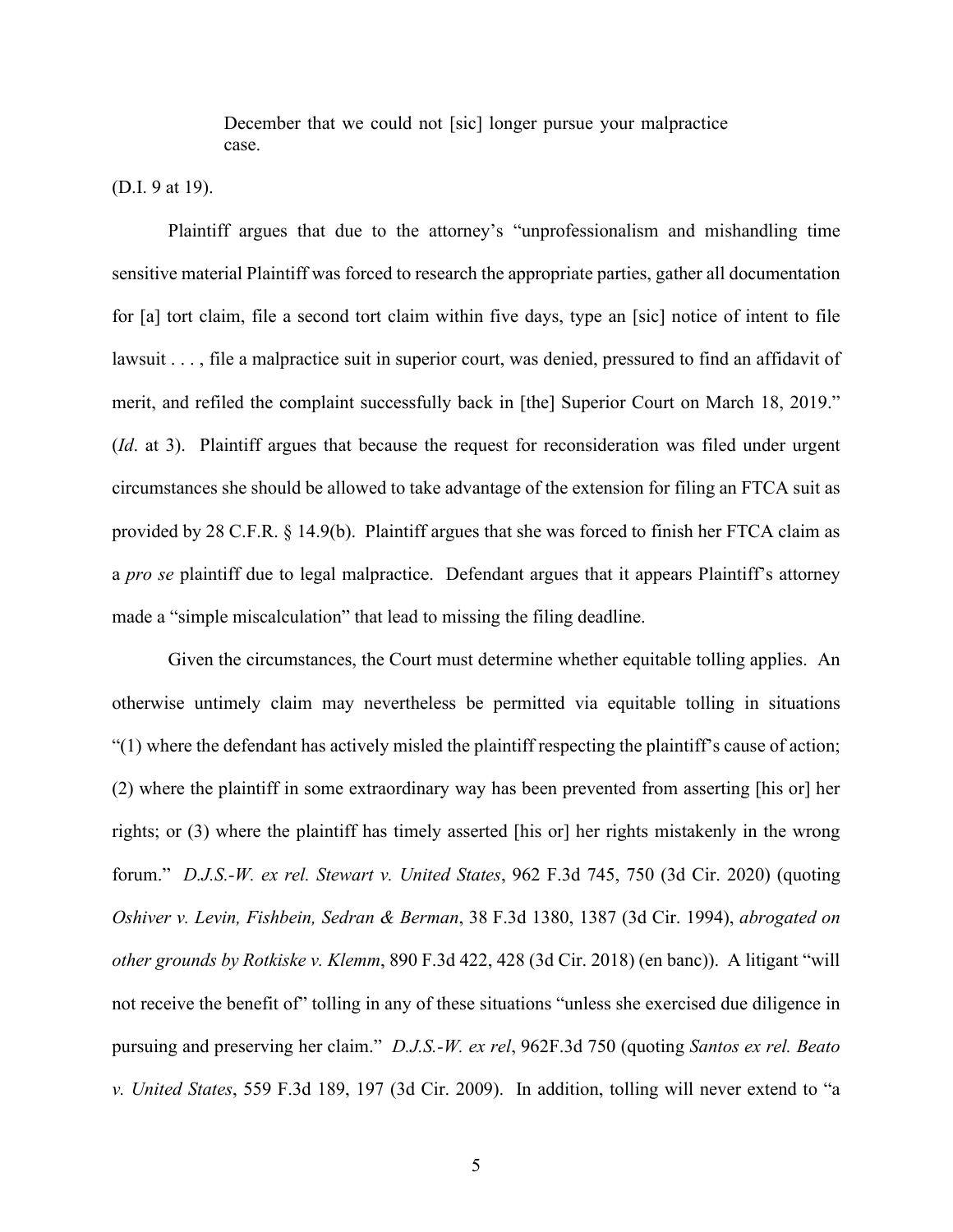garden variety claim of excusable neglect, such as a simple miscalculation that leads a lawyer to miss a filing deadline." *Id.* at 750 (quoting *Holland v. Florida*, 560 U.S. 631, 651-52 (2010) (internal quotation marks and citations omitted).

Given the facts at hand, the Court considers whether Plaintiff has shown that she diligently pursued her rights and whether some extraordinary circumstance stood in her way. In this case, "extraordinary circumstances" involve an attorney's failure to satisfy professional standards of care. The United States Supreme Court has noted that several lower courts have specifically held that unprofessional attorney conduct may, in certain circumstances, prove "egregious" and can be "extraordinary." *Holland*, 560 U.S. at 651 (case string citations omitted).

The record facts in this case may well be an "extraordinary" instance in which Plaintiff's attorney's conduct constituted far more than "garden variety" or "excusable neglect." First, there is no doubt that Plaintiff's attorney failed to file a motion for reconsideration or this action within the six month deadline required under the FTCA, despite HHS informing him on February 25, 2020, that he had six months to file for reconsideration and if denied, six months from the date of the mailing of the determination to file suit in the appropriate district court, or six months to file suit in district court from the date of determination if reconsideration was not sought. (D.I. 5-1 at 2-3). The HHS letter was sent to Plaintiff's attorney, she was not copied on the letter, and it does not appear that Plaintiff's attorney advised her that HHS denied her claim. In addition, the attorney requested an affidavit of merit from Dr. White on September 2, 2020, after the deadline to file suit had passed. Moreover, it was not until December 11, 2020, the same day that Dr. White notified Plaintiff's attorney that there was no negligence, that the attorney notified Plaintiff he could no longer pursue her malpractice claim, leaving it to Plaintiff to proceed with the action, even though by that time, the attorney had missed both the deadline to submit a motion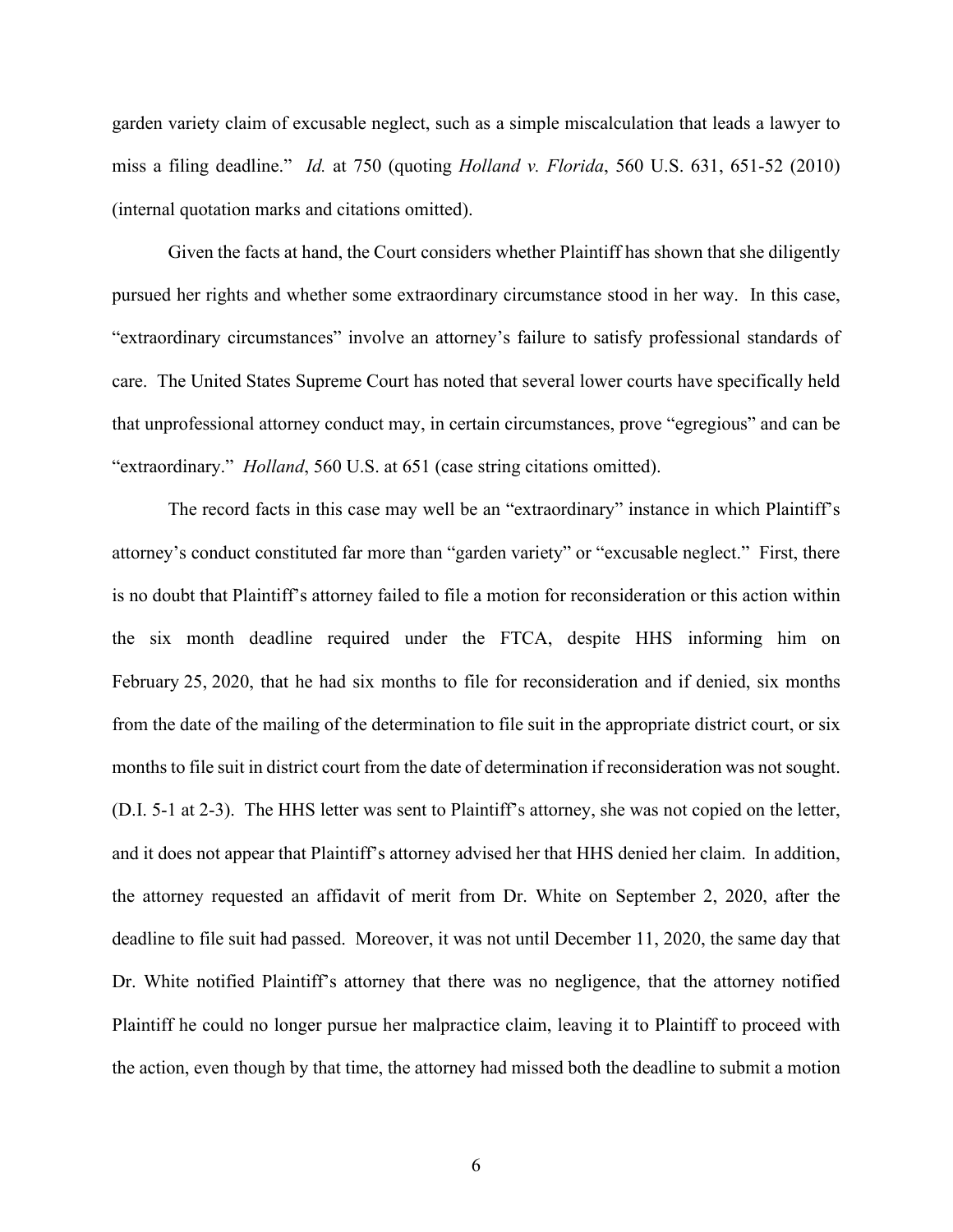for reconsideration and the deadline to file suit. The attorney's inaction and failure seriously prejudiced his client who thereby lost her opportunity to timely file her case.

In addition, "[t]o invoke equitable tolling, [Plaintiff] must show that [she] exercised reasonable diligence in investigating and bringing [her] claims." *New Castle Cty. v. Halliburton NUS Corp.*, 111 F.3d 1116, 1126 (3d Cir. 1997). Once Plaintiff's attorney told her that he would no longer represent her, Plaintiff contacted HHS, discovered it had ruled against her and she immediately filed a motion for reconsideration. When no ruling came down she again contacted HHS and was told the motion for reconsideration was untimely and the case was closed. At that point, she immediately filed a law suit. Under the circumstances this Court finds that Plaintiff diligently pursued her rights.

After carefully considering the facts and the law, this Court concludes that Plaintiff is entitled to equitable tolling. Therefore, Defendant's motion to dismiss will be denied.

#### **IV. CONCLUSION**

For the above reasons, the Court will deny Defendant's motion to dismiss. (D.I. 5). An appropriate order will be entered.